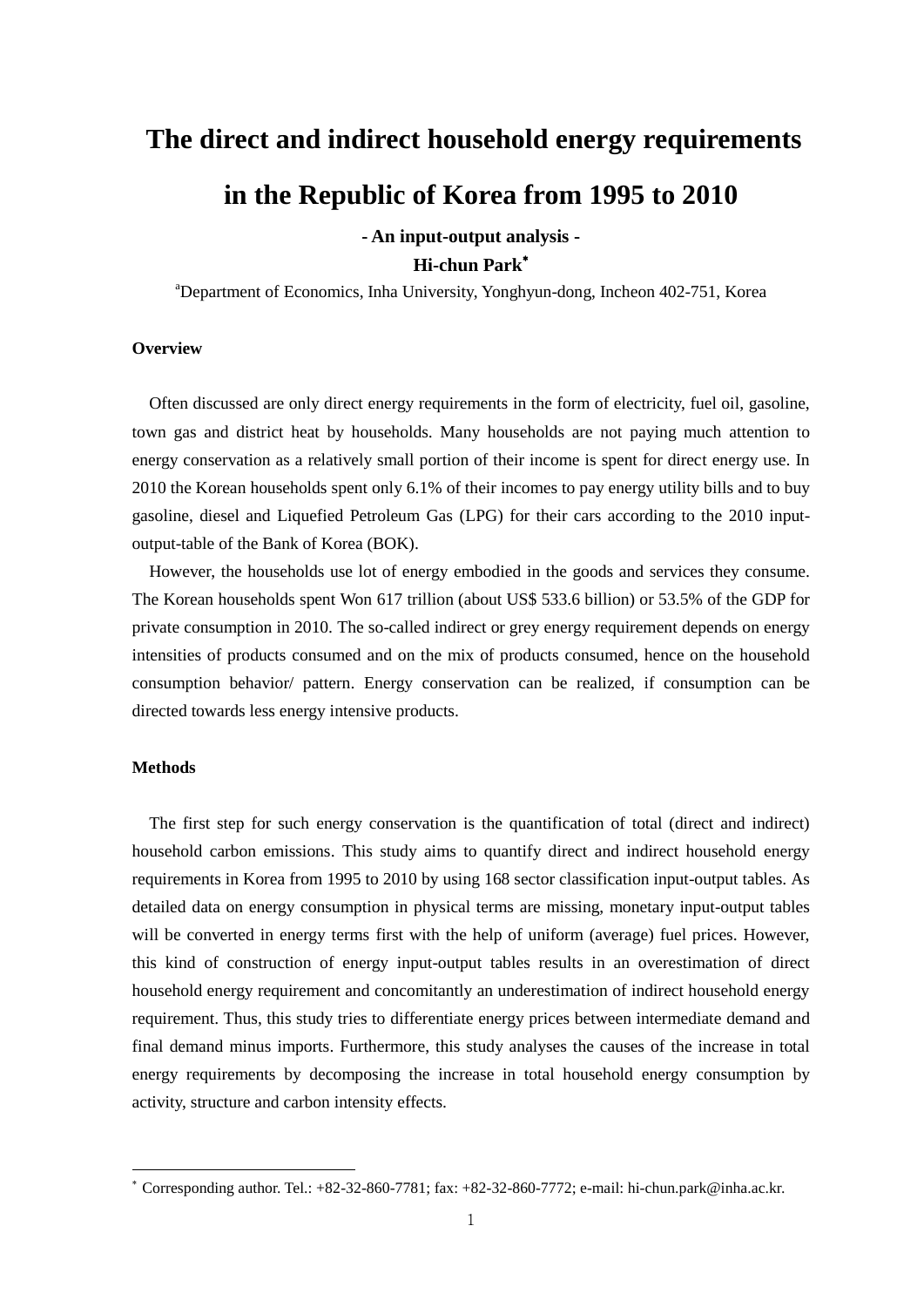#### **Results**

The average direct household energy intensities show a decreasing trend from 4.67 kJ/Won in 1995 to 3.84 kJ/Won in 2009 while the total household energy intensities decreased from 20.71 kJ to 15.16 kJ/Won in the same period. The share of the direct household energy requirement was with 1558.6 PJ 16.2% while the direct and indirect household energy requirement was with 5427.2 PJ 56.6% of the country's total energy consumption. Korean households consumed energy indirectly about 3.5 times as directly. This shows that the indirect household energy consumption should be the main concern for energy conservation policy.

### **Conclusion**

This study shows that average direct, indirect and total energy intensities declined rather substantially in the 1995 to 2010 period in Korea. This means that the Korean industry moved to a higher value added production structure as the value added of the Korean production grew faster than the energy input (use) for the production.

The Korean household sector was responsible for about 52% of the national primary energy requirement (TPES) in the period from1995 to 2010. And more than 60% of household energy requirement was indirect. Thus, the household sector is the main economic sector (driver) in energy consumption and not only direct but also indirect household energy requirement should be the target of energy conservation policies.

The ratio of direct use to the total household energy requirement in Korea was smaller and concomitantly that of indirect use was bigger than in other countries like the Netherlands and India. This is probably because higher fuel prices for gasoline and electricity discouraged direct household energy use while lower fuel prices for the industry lead to an energy intensive industrial structure and with it to higher ratio of indirect use. It exemplifies that higher energy prices are a strong measure for energy conservation. Another reason for the high ratio of indirect energy requirement could be found in a relatively high share of heavy industry in the economy as well as in the total final energy consumption (TFC).

Information on energy intensities of more disaggregated sectors/ products will encourage household energy conservation. Many consumers do not pay adequate attention to energy conservation as they do not have such information (Hassett and Metcalf, 1993; Ü rge-Vorsatz et al., 2006). In this context, it is interesting to note a Dutch experiment according to which households were given information on how much energy they use by consuming (purchasing) individual goods and services. 14 Dutch households under experiment could cut in two years direct energy requirement by 16.7% from 60 to 50 GJ and indirect energy requirement by 34% from 200 to 132 GJ while spending 20% more income for consumption (Blok, 2004).

More research should be done on indirect household energy use. A future Korean study should apply a hybrid method as used in the Netherlands to assess indirect household energy requirement